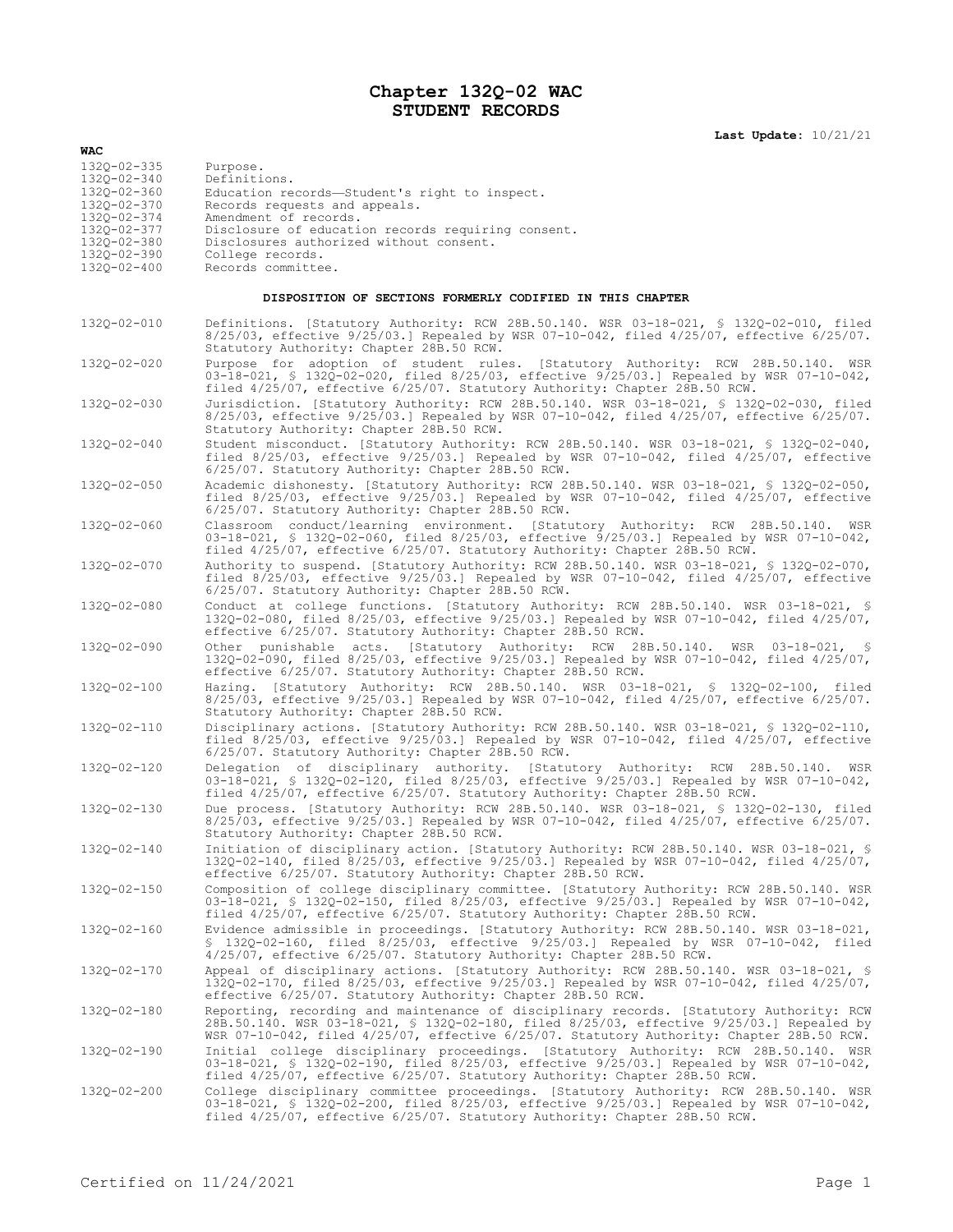132Q-02-210 Conduct at disciplinary proceedings. [Statutory Authority: RCW 28B.50.140. WSR 03-18-021, § 132Q-02-210, filed 8/25/03, effective 9/25/03.] Repealed by WSR 07-10-042, filed 4/25/07, effective 6/25/07. Statutory Authority: Chapter 28B.50 RCW.

132Q-02-220 Decision of the college disciplinary committee. [Statutory Authority: RCW 28B.50.140. WSR 03-18-021, § 132Q-02-220, filed 8/25/03, effective 9/25/03.] Repealed by WSR 07-10-042, filed 4/25/07, effective 6/25/07. Statutory Authority: Chapter 28B.50 RCW.

132Q-02-230 Appeal proceedings. [Statutory Authority: RCW 28B.50.140. WSR 03-18-021, § 132Q-02-230, filed 8/25/03, effective 9/25/03.] Repealed by WSR 07-10-042, filed 4/25/07, effective 6/25/07. Statutory Authority: Chapter 28B.50 RCW.

132Q-02-240 Readmission after suspension. [Statutory Authority: RCW 28B.50.140. WSR 03-18-021, § 132Q-02-240, filed 8/25/03, effective 9/25/03.] Repealed by WSR 07-10-042, filed 4/25/07, effective 6/25/07. Statutory Authority: Chapter 28B.50 RCW.

132Q-02-250 Emergency authority of the college president. [Statutory Authority: RCW 28B.50.140. WSR 03-18-021, § 132Q-02-250, filed 8/25/03, effective 9/25/03.] Repealed by WSR 07-10-042, filed 4/25/07, effective 6/25/07. Statutory Authority: Chapter 28B.50 RCW.

132Q-02-260 Purpose of immediate summary suspension rules. [Statutory Authority: RCW 28B.50.140. WSR 03-18-021, § 132Q-02-260, filed 8/25/03, effective 9/25/03.] Repealed by WSR 07-10-042, filed 4/25/07, effective 6/25/07. Statutory Authority: Chapter 28B.50 RCW.

132Q-02-270 Initiation of immediate summary suspension proceedings. [Statutory Authority: RCW 28B.50.140. WSR 03-18-021, § 132Q-02-270, filed 8/25/03, effective 9/25/03.] Repealed by WSR 07-10-042, filed 4/25/07, effective 6/25/07. Statutory Authority: Chapter 28B.50 RCW.

132Q-02-280 Notice of immediate summary suspension proceedings. [Statutory Authority: RCW 28B.50.140. WSR 03-18-021, § 132Q-02-280, filed 8/25/03, effective 9/25/03.] Repealed by WSR 07-10-042, filed 4/25/07, effective 6/25/07. Statutory Authority: Chapter 28B.50 RCW.

132Q-02-290 Procedures of immediate summary suspension proceedings. [Statutory Authority: RCW 28B.50.140. WSR 03-18-021, § 132Q-02-290, filed 8/25/03, effective 9/25/03.] Repealed by WSR 07-10-042, filed 4/25/07, effective 6/25/07. Statutory Authority: Chapter 28B.50 RCW. 132Q-02-300 Decision by vice president. [Statutory Authority: RCW 28B.50.140. WSR 03-18-021, §

132Q-02-300, filed 8/25/03, effective 9/25/03.] Repealed by WSR 07-10-042, filed 4/25/07, effective 6/25/07. Statutory Authority: Chapter 28B.50 RCW.

- 132Q-02-310 Notice of immediate summary suspension. [Statutory Authority: RCW 28B.50.140. WSR 03-18-021, § 132Q-02-310, filed 8/25/03, effective 9/25/03.] Repealed by WSR 07-10-042, filed 4/25/07, effective 6/25/07. Statutory Authority: Chapter 28B.50 RCW.
- 132Q-02-320 Failure to appear. [Statutory Authority: RCW 28B.50.140. WSR 03-18-021, § 132Q-02-320, filed 8/25/03, effective 9/25/03.] Repealed by WSR 07-10-042, filed 4/25/07, effective 6/25/07. Statutory Authority: Chapter 28B.50 RCW.

132Q-02-330 Appeal of immediate summary suspension. [Statutory Authority: RCW 28B.50.140. WSR 03-18-021, § 132Q-02-330, filed 8/25/03, effective 9/25/03.] Repealed by WSR 07-10-042, filed 4/25/07, effective 6/25/07. Statutory Authority: Chapter 28B.50 RCW.

132Q-02-350 Confidentiality of student records. [Statutory Authority: Chapter 28B.50 RCW. WSR 07-10-042, § 132Q-02-350, filed 4/25/07, effective 6/25/07. Statutory Authority: RCW 28B.50.140. WSR 03-18-021, § 132Q-02-350, filed 8/25/03, effective 9/25/03.] Repealed by WSR 11-20-022, filed 9/23/11, effective 10/24/11. Statutory Authority: RCW 28B.50.140.

132Q-02-410 Eligibility for clinical programs. [Statutory Authority: RCW 28B.50.140. WSR 03-18-021, § 132Q-02-410, filed 8/25/03, effective 9/25/03.] Repealed by WSR 11-20-022, filed 9/23/11, effective 10/24/11. Statutory Authority: RCW 28B.50.140.

132Q-02-420 Grounds for athletic ineligibility. [Statutory Authority: RCW 28B.50.140. WSR 03-18-021, § 132Q-02-420, filed 8/25/03, effective 9/25/03.] Repealed by WSR 07-10-042, filed 4/25/07, effective 6/25/07. Statutory Authority: Chapter 28B.50 RCW.

132Q-02-430 Right to brief adjudicative procedure—Athletics. [Statutory Authority: RCW 28B.50.140. WSR 03-18-021, § 132Q-02-430, filed 8/25/03, effective 9/25/03.] Repealed by WSR 07-10-042, filed 4/25/07, effective 6/25/07. Statutory Authority: Chapter 28B.50 RCW.

132Q-02-440 Brief adjudicative procedure—Athletics. [Statutory Authority: RCW 28B.50.140. WSR 03-18-021, § 132Q-02-440, filed 8/25/03, effective 9/25/03.] Repealed by WSR 07-10-042, filed 4/25/07, effective 6/25/07. Statutory Authority: Chapter 28B.50 RCW.

132Q-02-450 Brief adjudicative decision—Athletics. [Statutory Authority: RCW 28B.50.140. WSR 03-18-021, § 132Q-02-450, filed 8/25/03, effective 9/25/03.] Repealed by WSR 07-10-042, filed 4/25/07, effective 6/25/07. Statutory Authority: Chapter 28B.50 RCW.

**WAC 132Q-02-335 Purpose.** The purpose of this chapter is to establish rules that comply with the requirements of the Family Educational Rights and Privacy Act of 1974 (FERPA), located at Title 20 United States Code. FERPA provides students with the following rights:

(1) The right to inspect and review their education records;

(2) The right to seek amendment of their education records to correct information which they believe is inaccurate, misleading or otherwise in violation of student privacy rights;

(3) The right to consent to disclosure of personally identifiable information, except for disclosure to school officials with a legitimate educational interest and except to the extent FERPA authorizes disclosure without consent; and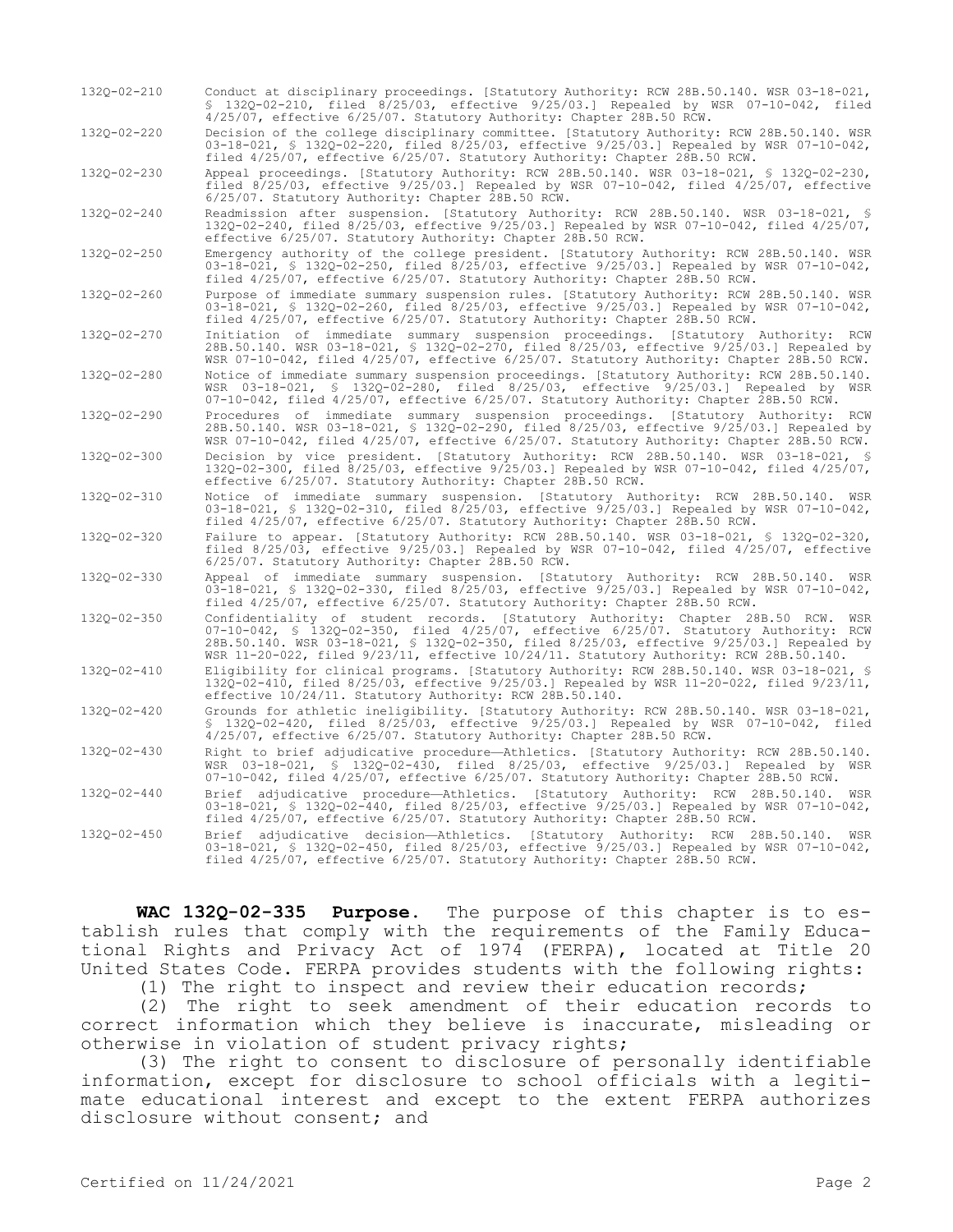(4) The right to be informed annually of their rights under the act if they are currently in attendance.

[Statutory Authority: RCW 28B.50.140. WSR 11-20-022, § 132Q-02-335, filed 9/23/11, effective 10/24/11.]

**WAC 132Q-02-340 Definitions.** The following definitions shall apply in interpreting these regulations:

(1) Directory information: Information contained in an educational record of a student that would not be generally considered harmful or an invasion of the privacy if disclosed. It includes, but is not limited to: The student's name, major field of study, dates of attendance, enrollment status (e.g., full-time or part-time), participation in recognized sports, degree or certificate earned, term degree or certificate awarded, and honors received.

(2) Educational record: Those records, except as provided otherwise in (b) of this subsection, directly related to a student and maintained by the college or a party acting for the college.

(a) Education records include, but are not limited to:

(i) Official transcripts of course taken and grade received; records relating to prior educational experience; and admission records;

(ii) Tuition and payment records;

(iii) Student disciplinary records;

(iv) Course records (e.g., examinations, term papers, essays, etc.);

(v) Employment records based on student status (e.g., work study).

(b) Educational records do not include:

(i) Records of instruction, supervisory, and administrative personnel and educational personnel which are in the sole possession of the originator and which are not accessible or revealed to any other person except a substitute or designee;

(ii) Records created and maintained by campus security for law enforcement purposes;

(iii) In the case of persons who are employed by an educational agency or institution, but who are not in attendance at such agency or institution, records made and maintained in the normal course of business, which relate exclusively to such person's employment, are not available for use for any other purpose;

(iv) Records containing medical or psychological information are not available to anyone other than the individual(s) providing treatment; however, such records may be personally reviewed by a physician or other appropriate professional upon the student's written consent.

(3) Legitimate educational interest: If the information requested by the school official is necessary for the official to perform a task specified in his/her position description or contract agreement including: The performance of a task related to a student's education; the performance of a task related to the discipline of a student; the provision of a service or benefit related to the student or student's family, such as health education, counseling, advising, student employment, financial aid, or other student service related assistance; the maintenance of the safety and security of the campus; and/or the provision of legal assistance regarding a student matter.

(4) Parent: Defined as a parent of a student and includes a natural parent, a guardian, or an individual acting as a parent in the absence of a parent or guardian.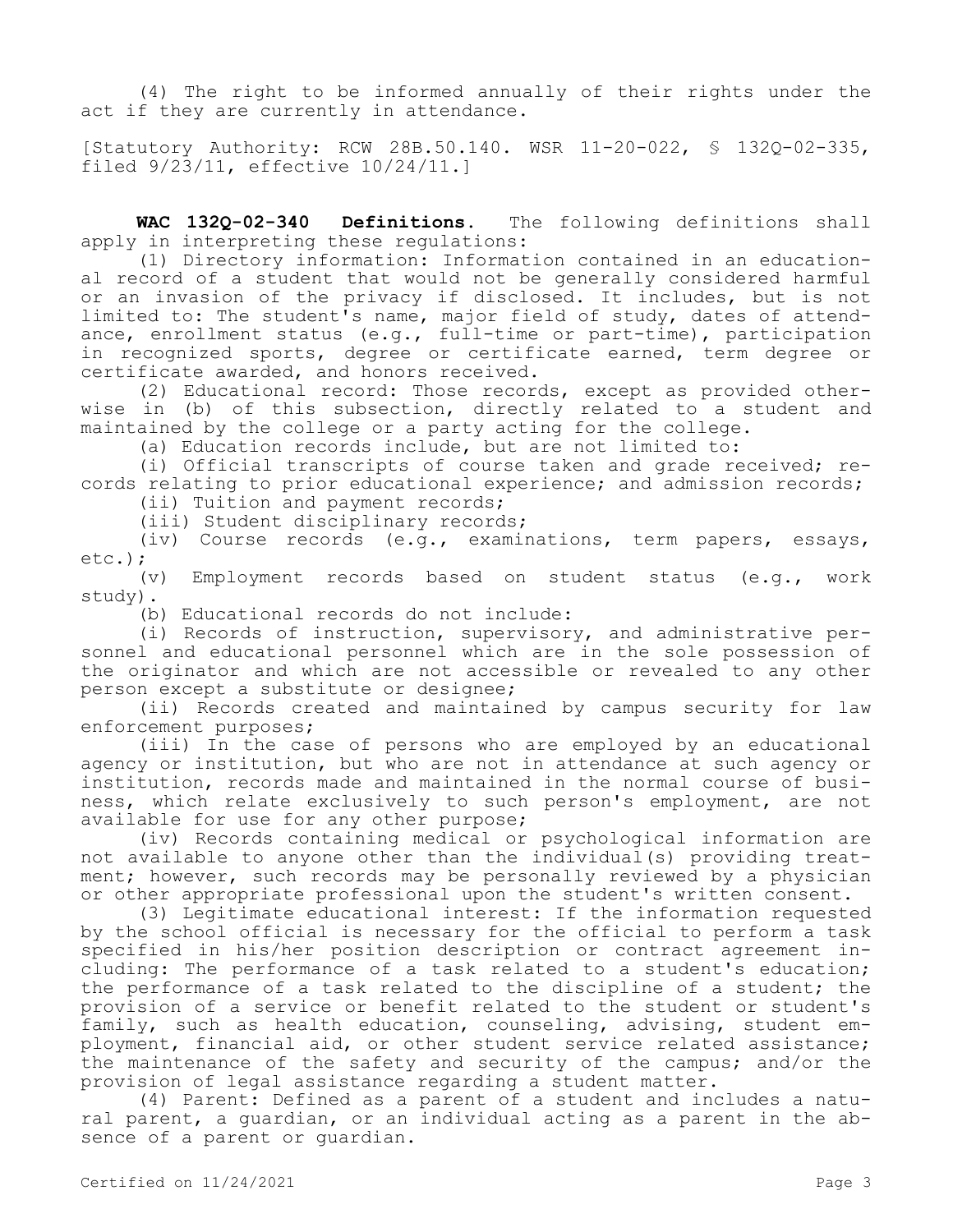(5) Personal identifiable information: This includes, but is not limited to: Student's name, the name of the student's parent or other family member; the address of the student or the student's family; a personal identifier such as the student's Social Security number or student identification number; a list of personal characteristics that would make the student's identity easily traceable; other information that, alone or in combination, is linked or linkable to a specific student that would allow a reasonable person in the school community, who does not have personal knowledge of the relevant circumstances, to identify the student with reasonable certainty.

(6) Record: Any information recorded in any way, including, but not limited to: Handwriting, print, computer media, video or audio media, microfilm and microfiche.

(7) School official: All of the following who act in the student's educational interests within the limitations of their need to know:

(a) A person employed by Community Colleges of Spokane in an administrative, supervisory, academic, research, support staff, law enforcement or health care service position;

(b) A person serving on the CCS board of trustees;

(c) A student serving on an official CCS committee or assisting another school official in fulfilling their professional responsibilities (examples include, but are not limited to, service on a disciplinary committee and work study students); and

(d) A contractor, consultant, volunteer or other party with whom CCS has contracted to provide a service and/or to assist another school official in conducting official business (examples include, but are not limited to: An attorney, an auditor, a collection agency, or the National Student Clearinghouse, an agency which acts as a clearinghouse for student loan deferment reporting).

(8) Student: Any person, regardless of age, who is or has been officially registered in attendance at CCS at any location at which CCS offers programs/courses with respect to whom CCS maintains educational records.

[Statutory Authority: Chapter 34.05 RCW and RCW 28B.50.140(13). WSR 21-22-011, § 132Q-02-340, filed 10/21/21, effective 11/21/21. Statutory Authority: RCW 28B.50.140. WSR 12-05-104, § 132Q-02-340, filed 2/21/12, effective 3/23/12; WSR 11-20-022, § 132Q-02-340, filed 9/23/11, effective 10/24/11. Statutory Authority: Chapter 28B.50 RCW. WSR 07-10-042, § 132Q-02-340, filed 4/25/07, effective 6/25/07. Statutory Authority: RCW 28B.50.140. WSR 03-18-021, § 132Q-02-340, filed 8/25/03, effective 9/25/03.]

**WAC 132Q-02-360 Education records—Student's right to inspect.**  A student has the right to inspect and review his/her education records.

(1) Recommendations, evaluations or comments concerning a student that are provided in confidence, either expressed or implied, as between the author and the recipient, shall be made available to the student, except as provided in (a), (b), and (c) of this subsection. The college may require proof of identification, such as a driver's license, college student identification card, or other photographic identification.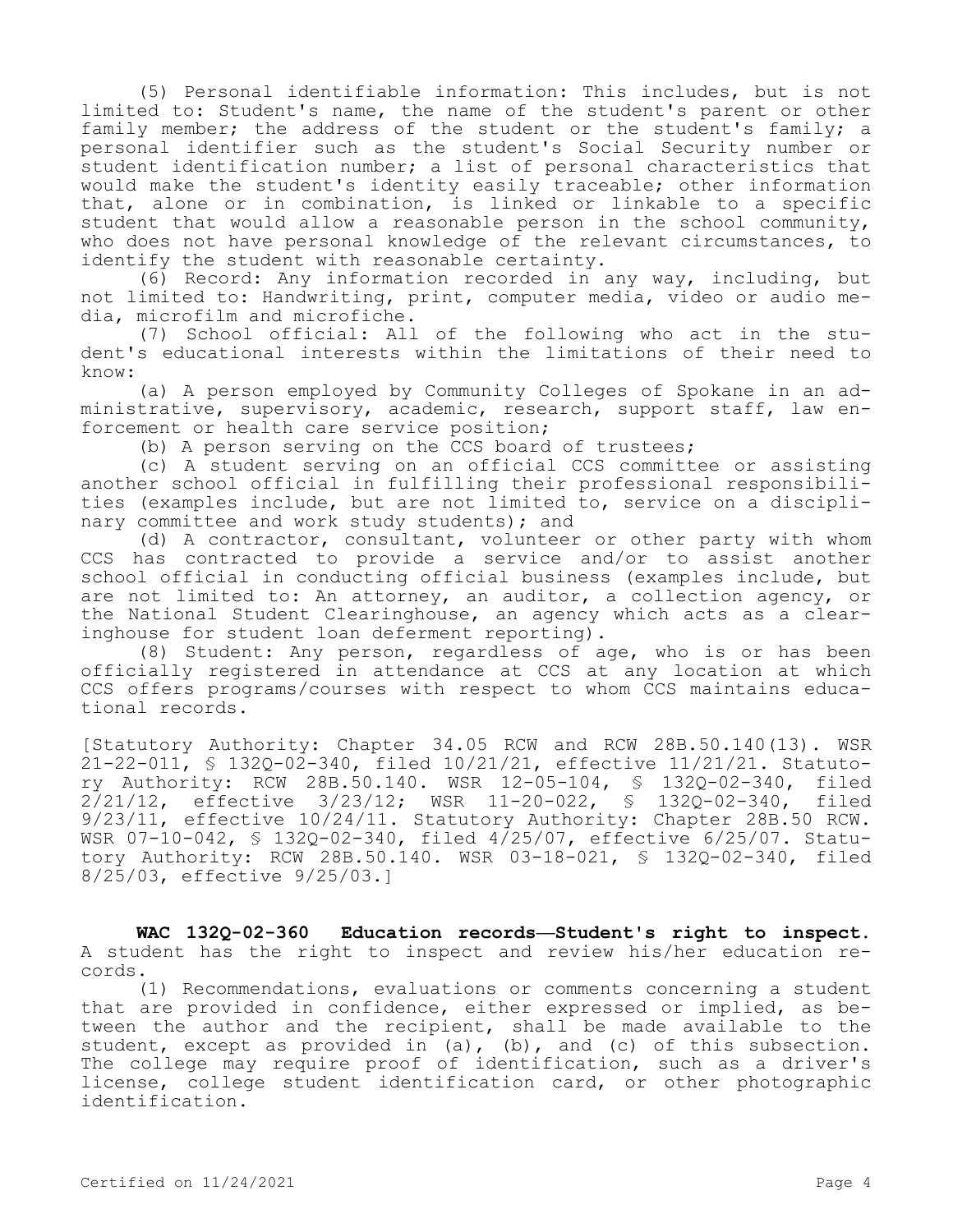(a) The student may specifically release his or her right to review where the information consists only of confidential recommendations respecting:

(i) Admission to any educational institution; or

(ii) An application for employment; or

(iii) Receipt of an honor or honorary recognition.

(b) A student's waiver of his or her right to access confidential statements shall apply only if:

(i) The student is, upon request, notified of the names of person(s) making confidential statements concerning him or her; and

(ii) Such confidential statements are used solely for the purpose for which they were originally intended; and

(iii) Such waivers are not required as a condition for admission to, receipt of financial aid from, or receipt of any other services or benefits from the college/instructional unit.

(c) Recommendations, evaluations or comments concerning a student that have been provided in confidence, either expressed or implied, as between the author and the recipient, prior to January 1, 1975, shall not be subject to release under this subsection. Such records shall remain confidential and shall be released only with the consent of the author. The institution shall use these records only for the purpose for which they were originally intended.

(2) Where requested records or data include information on more than one student, the student shall be entitled to receive or be informed of only that part of the record or data that pertains to himself/herself.

(3) The office of the registrar is the official custodian of academic records; and, therefore, is the only office who may issue an official transcript of the student's academic record.

(4) Student educational records may be destroyed in accordance with a department's routine retention schedule. In no case will any record which is requested by a student for review in accordance with this section be removed or destroyed prior to providing the student access.

[Statutory Authority: RCW 28B.50.140. WSR 11-20-022, § 132Q-02-360, filed 9/23/11, effective 10/24/11. Statutory Authority: Chapter 28B.50 RCW. WSR 07-10-042, § 132Q-02-360, filed 4/25/07, effective 6/25/07. Statutory Authority: RCW 28B.50.140. WSR 03-18-021, § 132Q-02-360, filed 8/25/03, effective 9/25/03.]

**WAC 132Q-02-370 Records requests and appeals.** (1) A request by a student for review of information shall be made in writing to the college individual(s) or office(s) having custody of the particular record.

(a) The college may refuse to provide copies of education records, including transcripts and diplomas in the following circumstances:

(i) If the record is a secure exam as determined by the department that maintains the exam, so that the integrity of such exams may be protected;

(ii) If the student has outstanding debts owed to the college, so that the college may facilitate collection of such debts; and/or

(iii) If disciplinary action is pending or sanctions are not completed.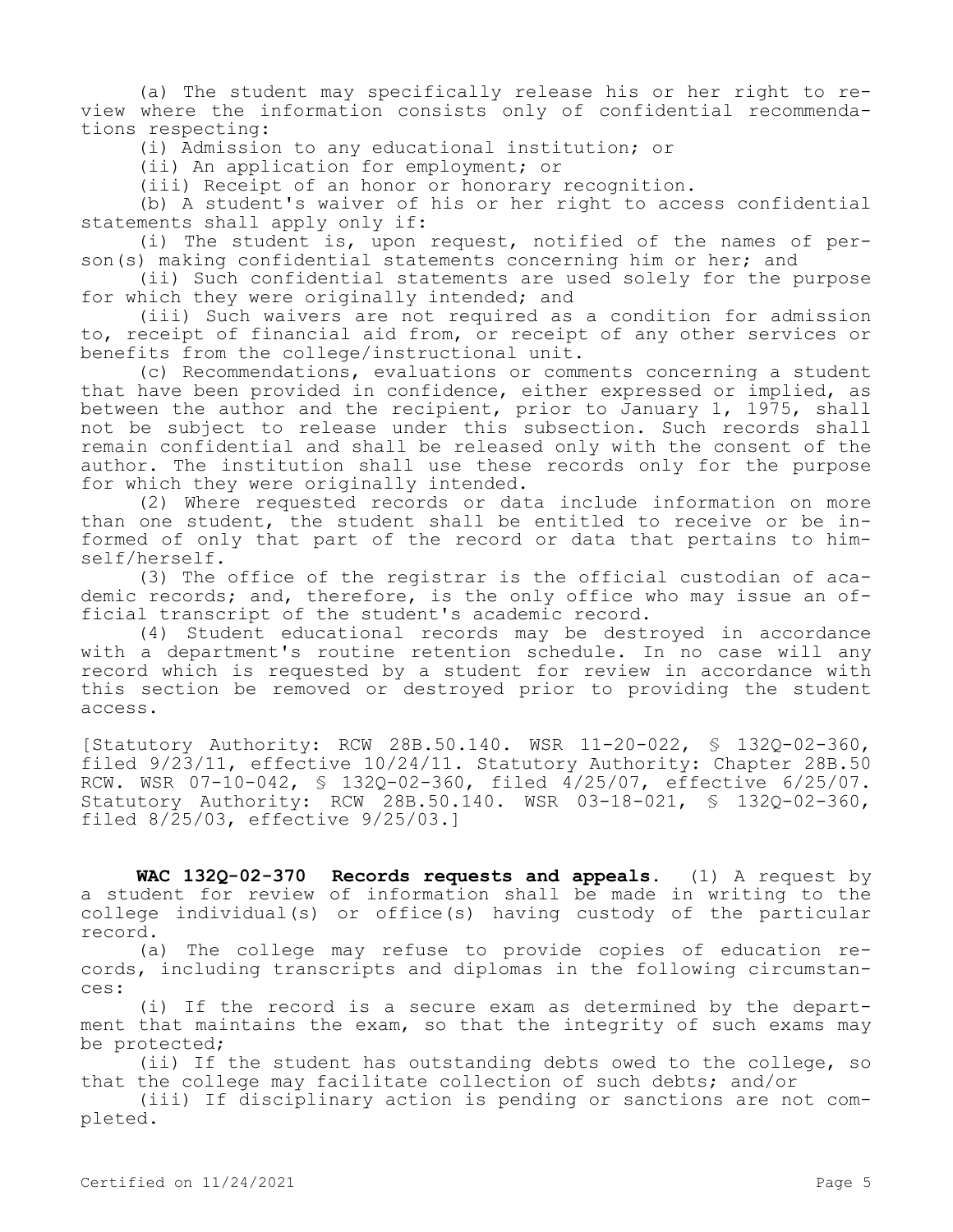(b) The college must provide copies of the educational record, subject to the provision of this subsection in the following circumstances:

(i) If failure to do so would effectively prevent the student from inspecting and reviewing a record;

(ii) When records are released pursuant to a student's consent and the student requests copies; and/or

(c) When the records are transferred to another education institution where the student seeks to attend or intends to enroll and the student requests copies.

(2) An individual(s) or office(s) must respond to a request for education records within a reasonable period of time, but in no case more than forty-five days after the request has been made. A college individual(s) or office(s) which is unable to comply with a student's request within the above-stated time period shall inform the student of that fact and the reason(s) in writing.

(3) A student who feels that his/her request has not been properly answered by a particular individual(s) or office(s) should contact the chief student services officer.

(a) In cases where a student is dissatisfied after consulting with the chief student services officer, the student may appeal to the college records committee. The college's records committee shall render its decision within a reasonable period of time. In all cases, the decision of the college's records committee is final.

(b) In no case shall any request for review by a student be considered by the college's records committee, which has not been filed with that body in writing within ninety days from the date of the initial request to the custodian of the record.

(c) The college's records committee shall not review any matter regarding the appropriateness of official academic grades.

[Statutory Authority: RCW 28B.50.140. WSR 11-20-022, § 132Q-02-370, filed 9/23/11, effective 10/24/11. Statutory Authority: Chapter 28B.50 RCW. WSR 07-10-042, § 132Q-02-370, filed 4/25/07, effective 6/25/07. Statutory Authority: RCW 28B.50.140. WSR 03-18-021, § 132Q-02-370, filed 8/25/03, effective 9/25/03.]

**WAC 132Q-02-374 Amendment of records.** If a student believes his/her educational records contain information that is inaccurate, misleading, or in violation of the student's rights of privacy, the student may ask the college to amend the record. Requests for amendment must be submitted to college individual(s) or office(s) having custody of the particular record. The college individual(s) or office(s) having custody of the particular record will review the request and may consult other college personnel who participated in the creation of the record to determine whether to grant the request for amendment.

(1) If the college decides to grant the student's request, the college shall amend the education record and will inform the student of the action taken. Such notification will be in writing and will be made within a reasonable time.

(2) If the college decides not to amend the education record as requested, the college will notify the student in writing within a reasonable time after receiving the request for amendment.

(3) If a student wants a hearing, the student must make a written request within ninety days of the date of the denial. The request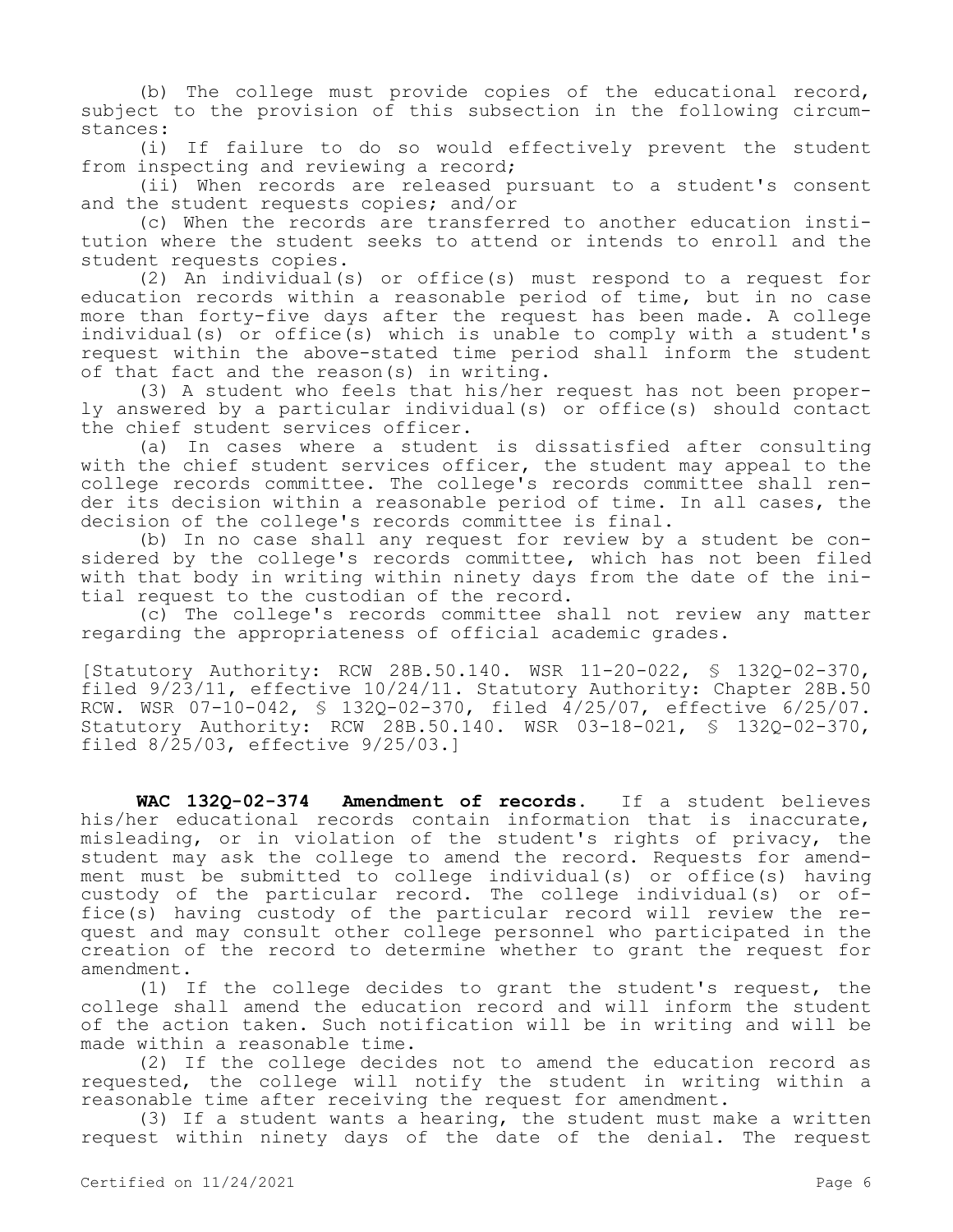shall be submitted to the college individual(s) or office(s) having custody of the particular record and must identify why the student believes the information contained in the education record(s) is inaccurate, misleading or in violation of the privacy rights of the student.

[Statutory Authority: RCW 28B.50.140. WSR 11-20-022, § 132Q-02-374, filed 9/23/11, effective 10/24/11.]

**WAC 132Q-02-377 Disclosure of education records requiring con-<br>
<b>sent.** Students shall provide a signed and dated written consent be-Students shall provide a signed and dated written consent before the college discloses personally identifiable information from a student's educational records. The written consent must:

(1) Specify the records that may be disclosed;

(2) State the purpose of the disclosure; and

(3) Identify the party or class of parties to whom the disclosure may be made.

[Statutory Authority: RCW 28B.50.140. WSR 11-20-022, § 132Q-02-377, filed 9/23/11, effective 10/24/11.]

**WAC 132Q-02-380 Disclosures authorized without consent.** The college shall not permit access to or the release of education records or personally identifiable information contained therein, other than "directory information," without the written consent of the student, to any party other than the following:

(1) Agencies or organizations requesting information in connection with a student's application for or receipt of financial aid. If the information is necessary to:

- (a) Determine eligibility for financial aid;
- (b) Determine the amount of financial aid;
- (c) Determine the conditions of financial aid; or
- (d) Enforce the terms and conditions of financial aid.

(2) Authorized representatives of the Comptroller General of the United States, the Attorney General of the United States, the Secretary of the United States Department of Education, or state or local authorities requiring access to education records, in connection with the audit or evaluation of a federal or state supported education program or in connection with the enforcement of or compliance with federal legal requirements which relate to such a program.

(3) School officials who have a legitimate educational interest in the records.

(4) Parent of a minor student or a nonminor dependent student, as defined in the Internal Revenue Code and upon submission of a copy of the most recent Internal Revenue Service annual tax return showing the student as a dependent.

(5) Officials of another school, school system or institution of postsecondary education where the student seeks or intends to enroll or where the student is already enrolled so long as the disclosure is for purposes related to the student's enrollment or transfer.

(6) Organizations conducting studies for, or on behalf of, the college for the purpose of developing, validating or administering predictive tests; administering student aid programs or improving instruction, if the studies are conducted in a manner that will not permit the personal identification of students or their parents by persons other than representatives of such organizations who have legiti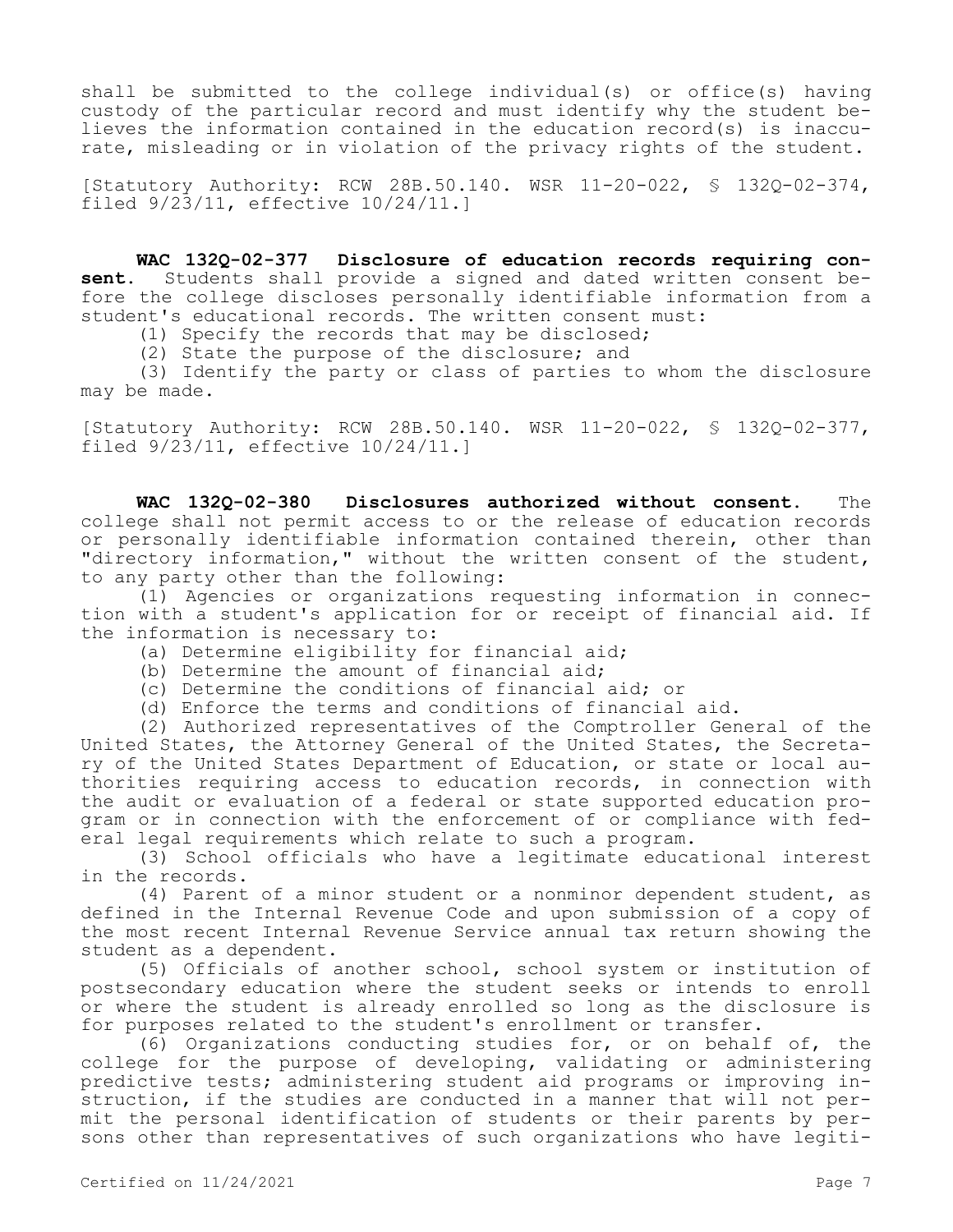mate interests in the information; such information will be destroyed when no longer needed for the purposes for which it was provided, and the college enters into a written agreement with the organization that specifies the purpose, scope, and duration of the study and the information to be disclosed, requires the organization to use personally identifiable information from education records only to meet the purpose(s) of the study as stated in the written agreement and requires the organization to conduct the study in a manner that does not permit personal identification of parents and students to anyone other than representatives of the organization within a specified time period when it is no longer needed for the purposes for which the study was conducted.

(7) Accrediting organizations to carry out accreditation functions.

(8) Persons or entities designated by a judicial order or lawfully issued subpoena, upon the condition that the college makes a reasonable effort to notify the student of all such orders or subpoenas and of its intent to release records in advance of compliance with the order or subpoena, unless:

(a) It is a federal grand jury subpoena and the court has ordered that the existence or the contents of the subpoena or the information furnished in response to the subpoena not be disclosed;

(b) A subpoena issued for a law enforcement purpose and the court or other issuing agency has ordered that the existence or the contents of the subpoena or the information furnished in response not be disclosed; or

(c) An ex parte court order obtained by the United States Attorney General (or designee not lower than an Assistant Attorney General) concerning investigations or prosecutions of an offense listed in 18 U.S.C. 2332b (g)(5)(B) or an act of domestic or international terrorism as defined in 18 U.S.C. 2331.

(9) Appropriate persons, including parents of an eligible student, in connection with an emergency if the knowledge of the information is necessary to protect the health or safety of the student or other individuals.

(10) Persons who request information that is designated as "directory information."

(11) Victims alleging a crime of violence or a nonforcible sex offense, the final results of a disciplinary proceeding conducted by the college after October 7, 1998, with respect to the alleged crime or offense. Disclosure is permitted regardless of whether the college concluded a violation was committed.

(12) To others, the final results of the disciplinary proceeding when, at its discretion the college believes that disclosure will serve a legitimate educational interest, and determines through a disciplinary proceeding conducted under its student conduct code that the alleged student perpetrator committed a crime of violence or a nonforcible sexual offense that is a violation of the college rules or policies with respect to such crime or offense. For purposes of this subsection, "final results" means the name of the student perpetrator, the violation committed, and any sanction imposed by the college on that student. Names of other students involved in the violation, such as a victim or witness, will be released only with the written consent of those students.

(13) Parent of a student of the college regarding the student's violation of any federal, state or local law, or of any rule or policy of the college governing the use of alcohol or controlled substance,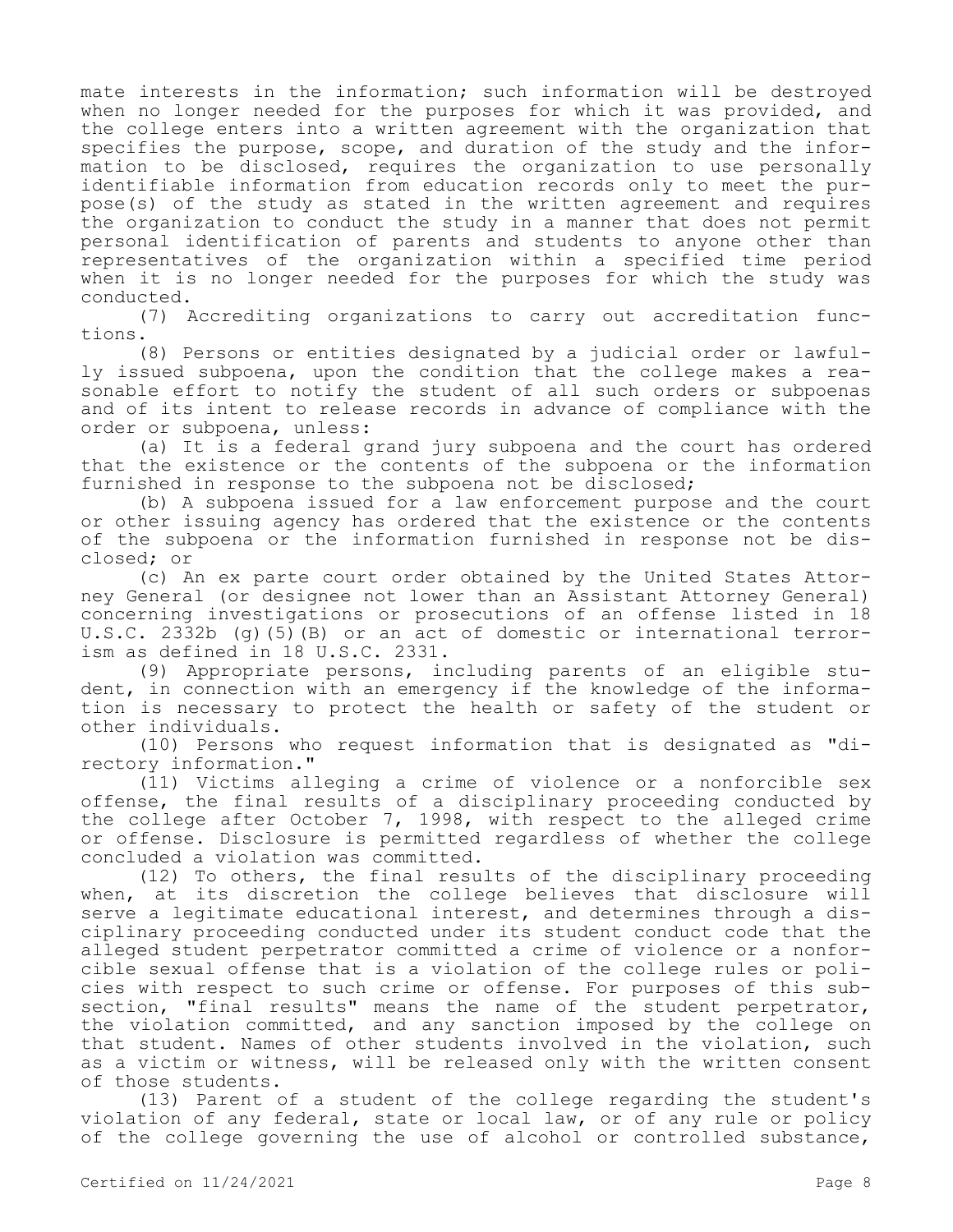if the student is under the age of twenty-one, and the college had determined that the student has committed a disciplinary violation with respect to that use or possession.

(14) When a parent or eligible student initiates legal action against the college or when the college initiates legal action against the parent or eligible student, the college may disclose to the court any education records of the student that are relevant to the legal action.

(15) Students upon providing evidence sufficient to demonstrate that the requesting individual is in fact the student to whom the records relate such as: A driver's license, a college student identification card, or other photographic identification.

(16) For deceased students, members of the family or other persons with the written approval of the family or representatives of the estate. The request for education records must be accompanied by a copy of the death certificate or obituary. Absent written approval from the family or representative of the estate, only directory information will be disclosed to persons upon request.

(17) The disclosure concerns sex offenders and other offenders required to register under Section 170101 of the Violent Crime Control and Law Enforcement Act of 1994, and the information was provided to the educational agency or institution under 42 U.S.C. 14071 and applicable federal guidelines.

(18) The disclosure involves records or information from which all personally identifiable information has been removed

Students may request in writing that the college not release directory information through written notice to the registrar.

Information from education records may be released to appropriate persons in connection with an emergency if the knowledge of such information is necessary to protect the health or safety of a student or other person(s).

[Statutory Authority: RCW 28B.50.140. WSR 11-20-022, § 132Q-02-380, filed 9/23/11, effective 10/24/11. Statutory Authority: Chapter 28B.50 RCW. WSR 07-10-042, § 132Q-02-380, filed 4/25/07, effective 6/25/07. Statutory Authority: RCW 28B.50.140. WSR 03-18-021, § 132Q-02-380, filed 8/25/03, effective 9/25/03.]

**WAC 132Q-02-390 College records.** All college individual(s) or office(s) that have custody of education records will develop procedures for handling these records. These procedures will be filed with the college's records committee, which will be responsible for periodic review of college and department procedures.

(1) Disciplinary records shall be kept separate from academic records, and transcripts of a student's academic record shall contain no notation of any disciplinary action. Special precautions shall be exercised to insure that information from disciplinary or counseling files is not revealed to unauthorized persons. Provisions shall be made for periodic review and routine destruction of inactive disciplinary records by offices maintaining such records.

(2) No records shall be kept that reflect a student's political or ideological beliefs or associations.

(3) Entities within Community Colleges of Spokane share education records.